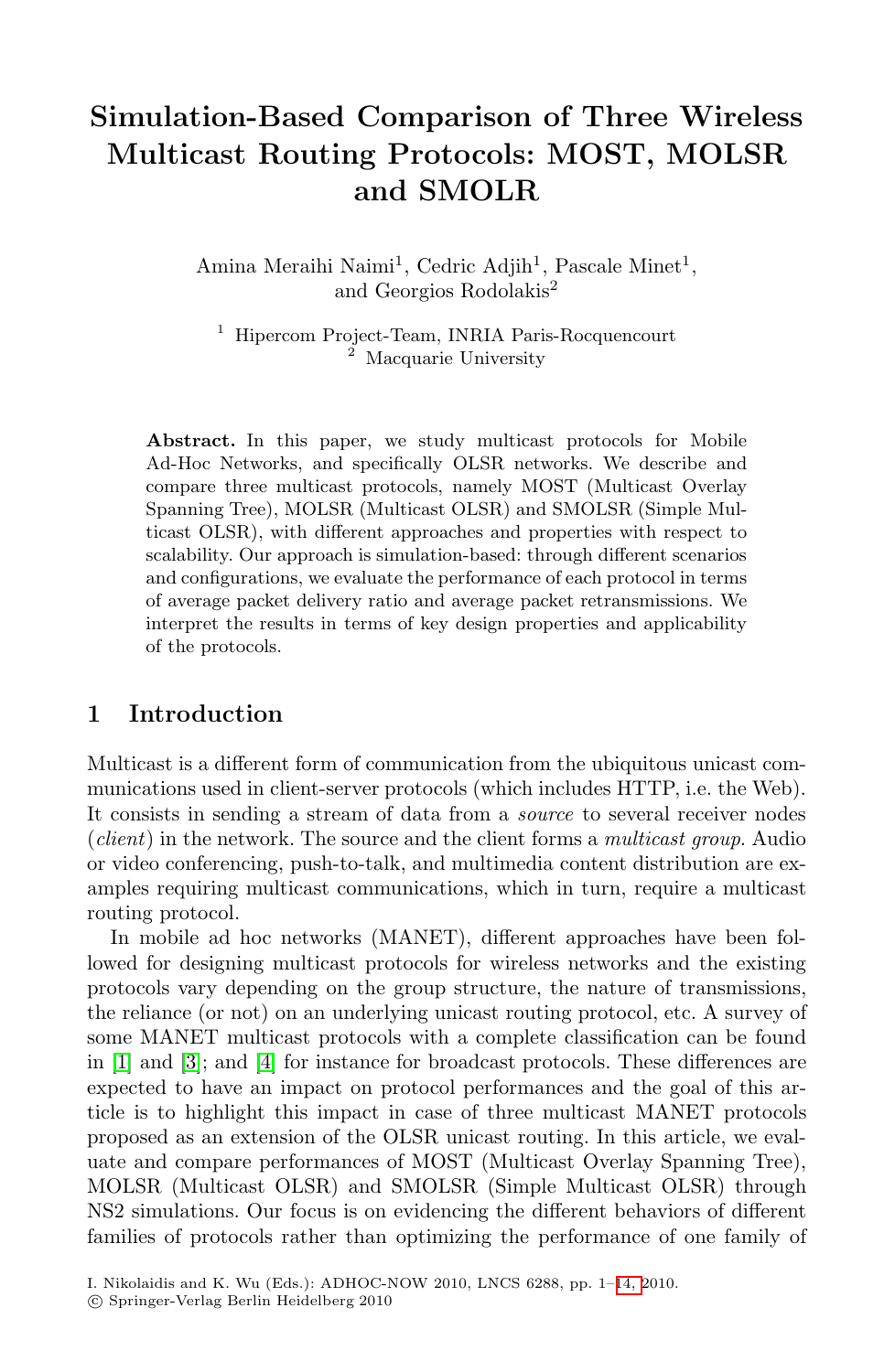protoco[ls,](#page-11-0) and to identify the key properties of multicast algorithms<sup>1</sup>. The rest of the document is organized as follows:

Section 2 presents a brief description of the three multicast protocols. In Section 3, we present a simulation-based comparison of these multicast protocols in various scenarios with different network configurations. Protocols are evaluated in terms of delivery ratio, average number of packet retransmissions for different group sizes, different rates of the multicast sources and different mobility scenarios. Finally, Section 4 discusses the adequacy of features of each family of prot[oc](#page-13-2)ols to different scenarios, taking into account the performance evaluation reported in the previous section, discusses multicast protocol design and concludes this document.

## **2 Multicast Protocols Description**

The three studied multicast protocols are representative of different approaches to multicast in MANETs [3]:

- **–** SMOLSR: optimized broadcast to the entire network
- **–** MOLSR: shortest-path tree from source to every client, using *neighborcast*
- **–** MOST: (overlay) unicast tree joining all group members

<span id="page-1-1"></span>We denote *neighborcast*, the action of transmitting the same packet to several neighbors at the same time: it is the usual method for benefiting from the *wireless multicast advantage*.

The table 1 is a summary of the properties of the protocols, and the Figure 1 illustrates the outcome of three protocols on the same sample topology.

**Table 1.** Main properties of the protocols (OLSR assumed as unicast routing protocol)

| Name          | Method           | <b>Transmissions</b> | Additional Protocol Overhead                                                 |
|---------------|------------------|----------------------|------------------------------------------------------------------------------|
| <b>SMOLSR</b> | <b>broadcast</b> | neighborcast         | none (already built into OLSR)                                               |
|               |                  |                      | MOLSR source-rooted tree neighborcast overhead for tree creation/maintenance |
| MOST          | spanning tree    | unicast              | group membership announcement                                                |

## **2.1 SMOLSR**

<span id="page-1-0"></span>SMOLSR (for Simple Multicast OLSR) [9] is a simple multicast forwarding protocol. It i[s](#page-13-4) [a](#page-13-4)n optimized flooding which uses the MPRs (Multi Point Relay) to disseminate the multicast data to the entire network<sup>2</sup>. Thus, the knowledge of multicast groups and membership is not required. The MPR concept used in OLSR is summarized as follows. A node selects a subset of its 1-hop symmetric neighbors that cover all the nodes that are at two hops from it. This subset

<sup>1</sup> One of our motivations, related to the report [7] for French MoD, is indeed to identify appropriate protocols for different military applications in different scenarios.

<sup>&</sup>lt;sup>2</sup> In the IETF proposal SMF [10], it is also called "Source-based Multipoint Relay".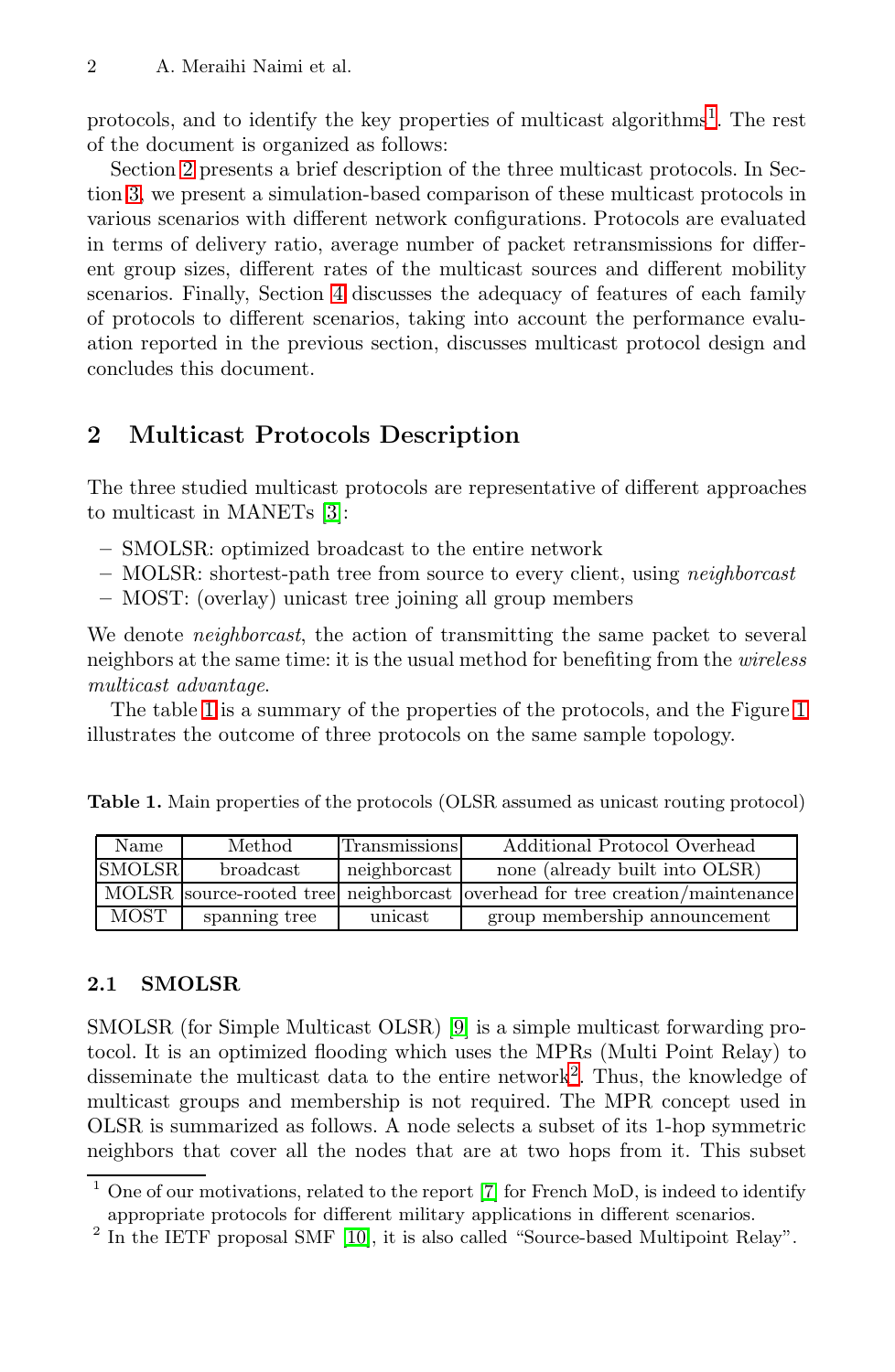

Fig. 1. The three multicast protocols on the same topology (1 source and 5 clients)

is referred to as MPR set. Upon *first* receipt of a multicast packet, the node must determine whether it should forward the packet or discard it. If this node belongs to the sender's MPR set, then the packet is forwarded.

Doing so, o[nly](#page-13-5) a subset of nodes relay the data packets: they form a connected dominating set. It belongs to the family of optimized broadcast protocols (see [4] for a survey). Note that this connected dominating set is not static nor optimal (see [4] for alternatives): it is dynamically formed, and thanks to *dynamic selfpruning*, it offers some resilience against losses.

### **2.2 MOLSR**

MOLSR (for Multicast OLSR) [11], allows each node of a multicast group to receive the information from a multicast source. For this purpose, it maintains a tree per pair (multicast source, multicast group), taking advantage of the topology information provided by the OLSR unicast routing protocol. MOLSR builds a source-dependant tree and ensures that any multicast client is reached by the shortest path. The trees are updated whenever a change in the topology is detected. A multicast tree is built and maintained for any tuple (source, multicast group) in a distributed manner without any central entity.

**Tree Building, Maintenance and Detachment.** Once a source wants to send data to a specific multicast group, it sends a SOURCE CLAIM message enabling nodes which are members of this group to detect its presence and to attach themselves to the associated multicast tree. This message is flooded within the ad hoc network using the optimized flooding technique of OLSR. Branches are built hop by hop in a backward manner as follows. When a group member receives a SOURCE CLAIM message and it is not already a participant of this (source, multicast group) tree, it attaches itself to the tree and designates the next hop to reach the source in a shortest path as its *parent* in the multicast tree and sends a CONFIRM PARENT message to it. The parent node receiving this message attaches itself to the (source, multicast group) tree, if it is not already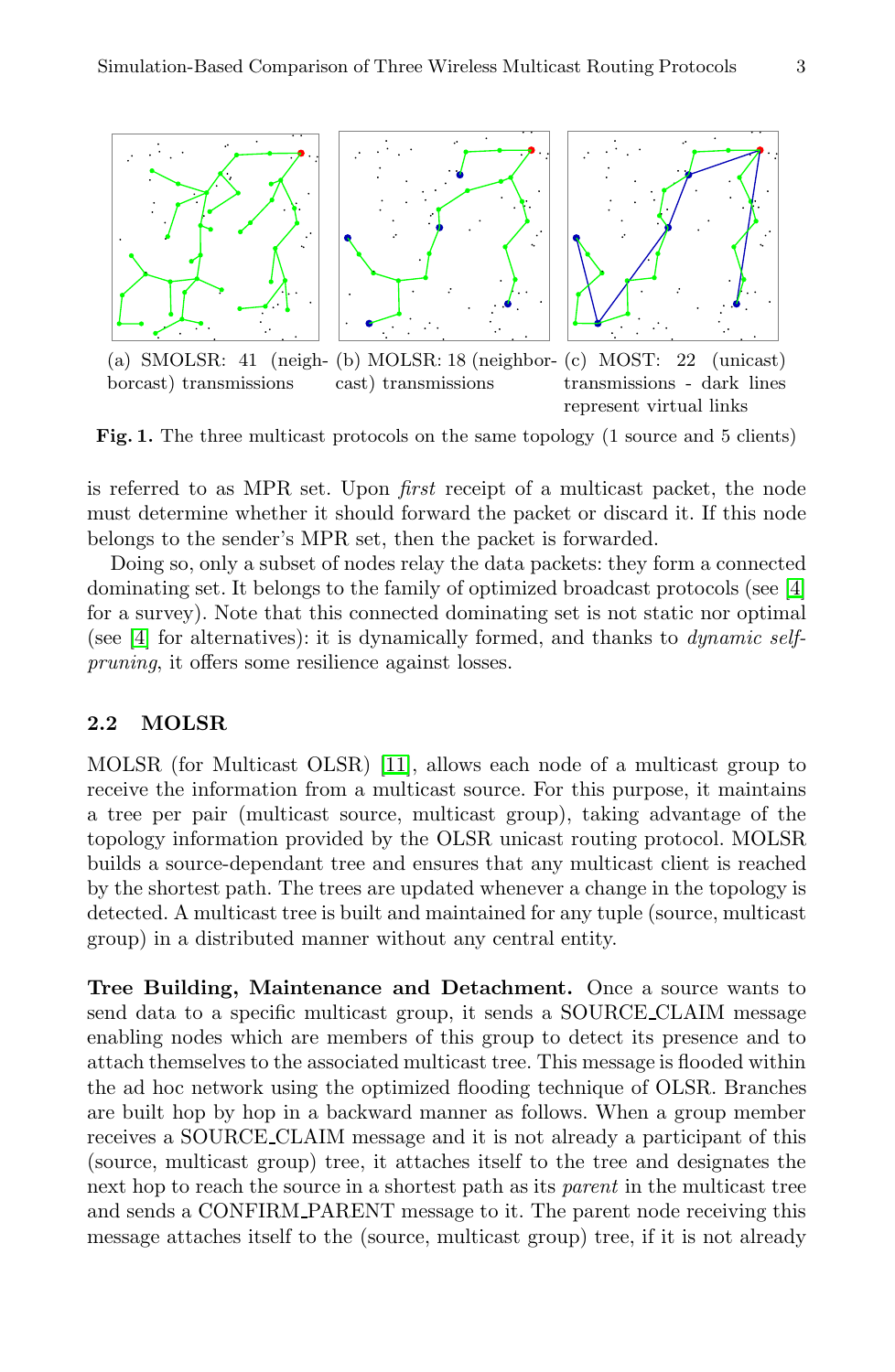a participant to this tree. The trees are periodically refreshed, by means of the SOURCE CLAIM message and the CONFIRM PARENT message. Notice that topology changes are still detected by the exchange of topology control messages which is done naturally by OLSR. Thus, trees updates are triggered by the detection of topology changes.

**Ro[ut](#page-13-6)ing Decision and Encapsulation.** For any non-duplicate received packet, the MOLSR node determines whether it [sh](#page-13-7)ould forward the packet or discard it. If this node is attached to the associated tree as a *parent*, then it forwards the packet (with neighborcast), otherwise the packet is not routed.

#### **2.3 MOST**

A third multicast protocol, called MOST (Multicast Overl[ay](#page-13-8) minimum Spanning Tree) was proposed in [6] and operates on the OLSR protocol. MOST belongs to the category of App[lic](#page-13-9)ation-layer Multicast (ALM) protocols [2] (also called virtual m[ult](#page-13-9)icast protocols) defined for wired networks and it inherits most of their advantages. For instance, only machines involved in multicast must be equipped with multicast capabilities unlike conventional protocols, where all the machines on the network must integrate the multicast capabilities (implement the protocols). In wireless networks, some overlay multicast protocols were proposed [1], but in contrast to these protocols, MOST was motivated by analytical results on the achievable capacity of multicast communication in ad hoc networks (the theoretical capacity bounds proved in [5]).

The MOST algorithm [5] consists in building a minimum spanning tree connecting all the clients of a given multicast group. Unlike MOLSR, MOST builds a so-called group-shared tree, which implies the existence of one single tree per multicast group, whatever the source. A branch - also called *a logical link* is a unicast path (of one or several hops) between two clients. Tunneling is performed on these links to route packets. Like MOLSR, MOST requires an underlying link state unicast routing protocol to determine unicast paths between any two nodes in the network. To proceed to the computation of the overlay tree, multicast [no](#page-13-6)des need to have knowledge of the membership of their multicast groups. A message called *most* including the list of multicast groups to which the node belongs is periodically sent to the entire network like OLSRv2 TCs (using MPR optimization).

**Tree Computation.** MOST operates in a distributed manner, and periodically, it computes the overlay tree for each multicast group based on the group membership and the network topology (by means of a single modified Dijkstra route computation [6]). In order to reduce losses caused by topology changes, a logical neighbor in any tree in the past is retained for a given holding time.

**Routing Decision and Encapsulation.** for any non-duplicate packet, MOST determines which node(s) the packet must be forwarded to. The destinations are nothing else than the set of the logical neighbors except the one which the packet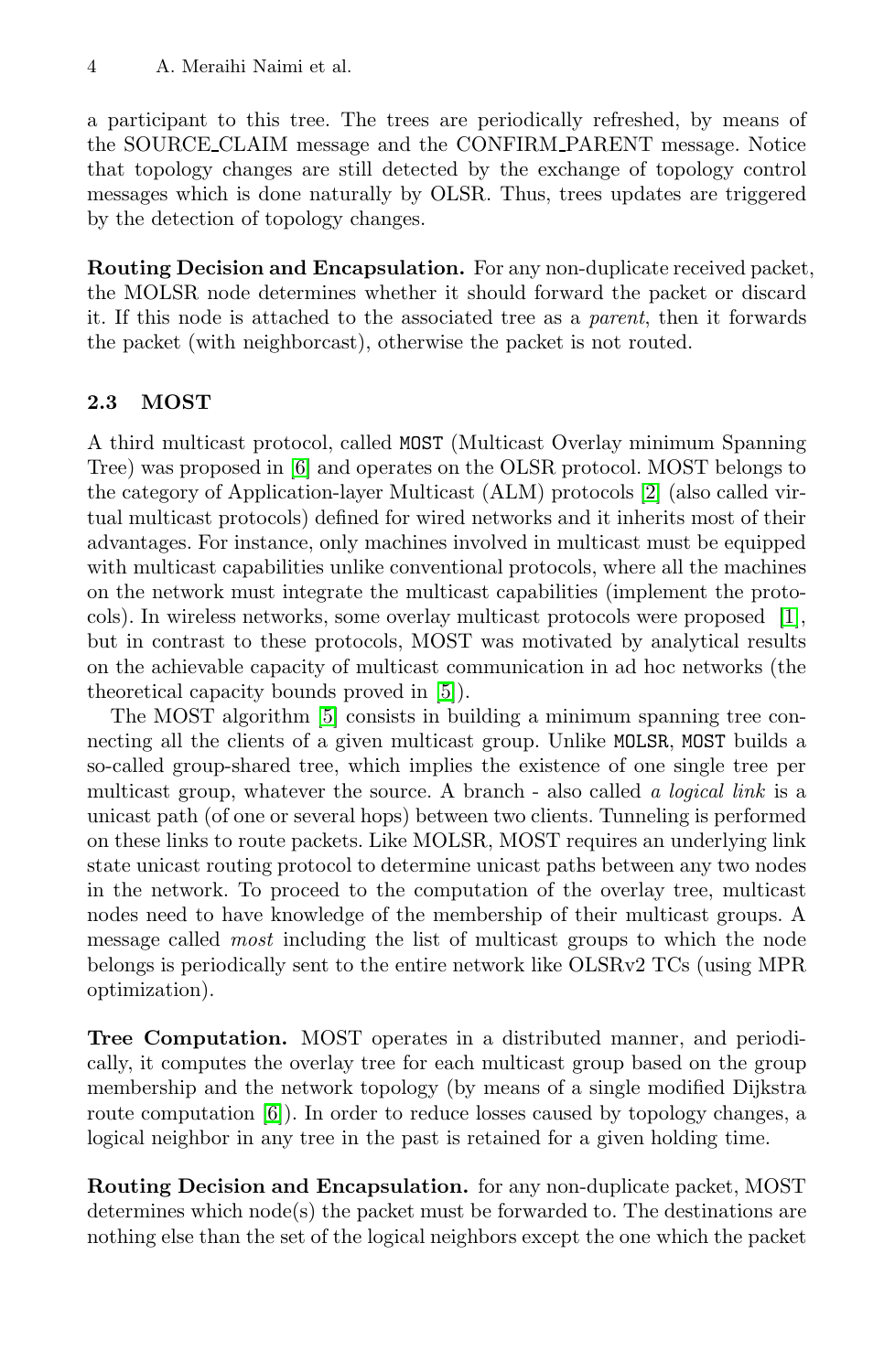was received from. The data packet is then encapsulated in a unicast UDP packet and sent in unicast to each logical neighbor.

## **2.4 Generic Multicast Architecture**

We now present the generic architecture that is used by the three multicast protocols, for the real implementation of the protocols. This architecture, given in [7] presents the advantage of separating the topology control and the multicast structure management from the multicast data routing, here called GMF (Generic Multicast Forwarder). The different modules entering in the design of the three protocols are represented in Figure 2 with their interactions.



**Fig. 2.** Generic multicast architecture

- **OOLSR, Object Oriented OLSR**, [15], is INRIA's implementation of the OLSR protocol [13].
- **Multicast:** the module in charge of maintaining the multicast structure needed for multicast routing. This [mo](#page-13-10)dule uses control messages specific to the multicast protocol chosen. In practice, this module represents either the SMOLSR, MOLSR or MOST daemon.
- **GMF, Generic Multicast Forwarder:** this module is responsible for capturing and encapsulating multicast packets to be forwarded according to the multicast protocol chosen. For instance, multicast packets are forwarded to the entire network in case of SMOLSR, and inside a multicast tree in case of MOLSR or MOST. Forwarding rules are specified by the multicast protocol.
- **IGMP, Internet Group Management Protocol**, [16]**:** this module maintains the group membership.

The core functioning of OOLSR and Multicast described above is implemented in a shared library which is also used in NS2 within the OLSR routing agent. Thus for simulations, the architecture is identical, except that the GMF/IGMP/Kernel parts which are replaced by NS2 equivalents.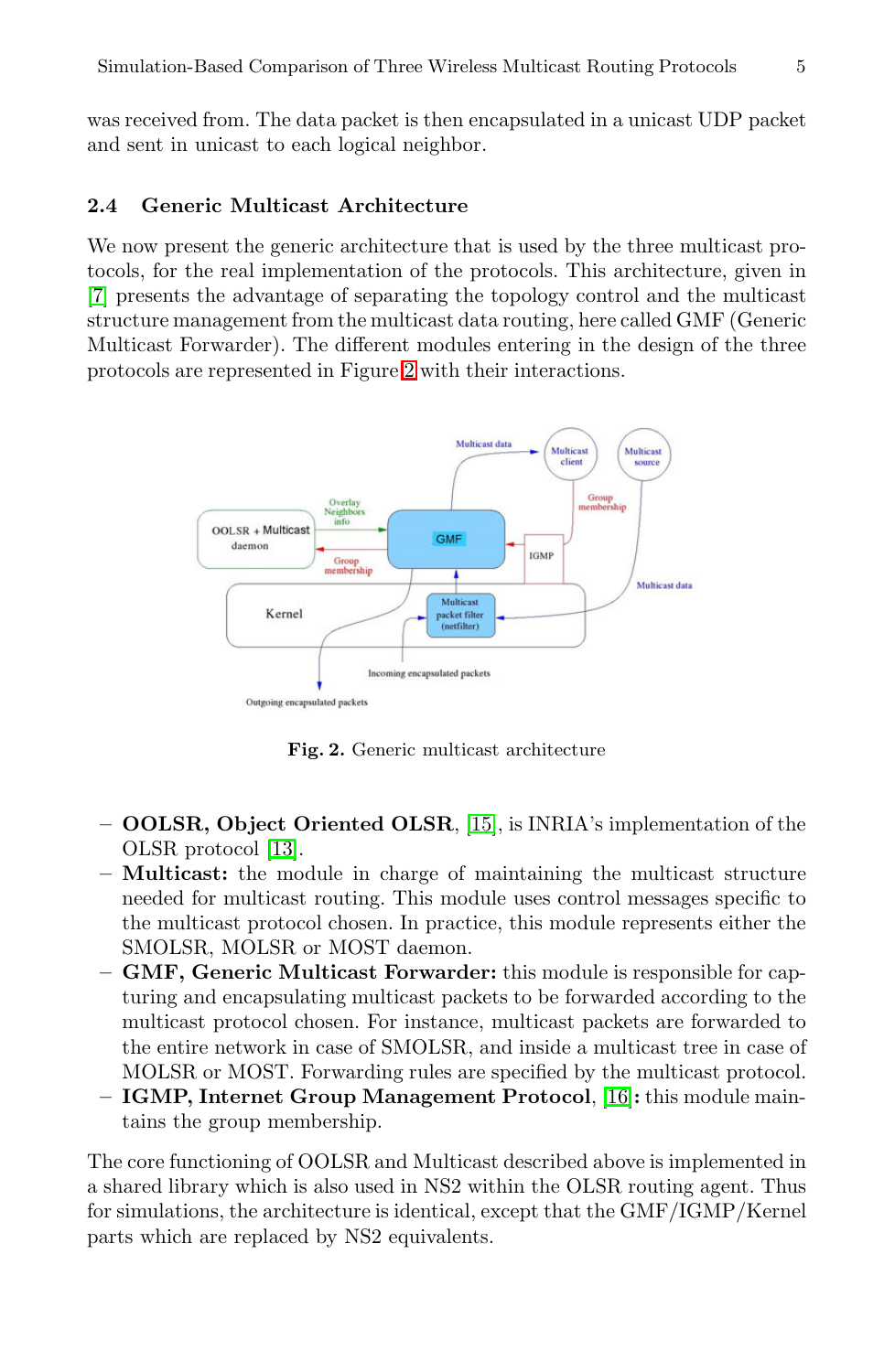## **3 Performance Evaluation of Multicast Protocols**

The performance evaluation of the three multicast protocols studied is done by means of simulations with NS2.

## **3.1 Simulation Parameters and Evaluation Criteria**

**Simulation parameters** For the simulations, we adopt the parameters listed in Table 2:

| Run           | Duration                      | 300s                             |
|---------------|-------------------------------|----------------------------------|
| Configuration | Network area                  | $1850m \times 1850m$             |
|               | Number of nodes               | 200 or 100                       |
| Multicast     | Group size                    | 5 or 10 or 20                    |
|               | Number of groups              | 1 or 2 or 3 or 4                 |
|               | Number of sources             | 1 source per group               |
| Mobility      | Model                         | Random Way-point                 |
|               | Maximum speed                 | 0 or $1m/s$ or $5m/s$ or $10m/s$ |
|               | Pause time                    | 10 s                             |
|               |                               |                                  |
| Traffic       | Type                          | CBR.                             |
|               | Rate                          | 64 or 150 or 200 or 250 kbps     |
|               | Packet size                   | $\overline{1200}$ bytes          |
| <b>OLSR</b>   | <b>HELLO</b> interval         | 1s                               |
|               | TC interval                   | 5s                               |
| MAC           | IEEE 802.11b                  | 11Mbps                           |
|               | Broadcast (neighborcast) rate | 2 or 11 Mbps                     |
| <b>PHY</b>    | Transmission range            | 250m                             |

**Table 2.** Simulation parameters

**Evaluation Criteria.** We will evaluate the delivery ratio for the three multicast protocols considered. In order to have an estimate of the overhead generated, we will also evaluate the average number of packet retransmissions, also called average packet forwarding.

We consider different scenarios and study the impact of the:

- **–** group size,
- **–** number of groups,
- **–** source rate,
- **–** node mobility.

In order to obtain reliable results, simulations are iterated several times (7 on average) and the mean value is computed.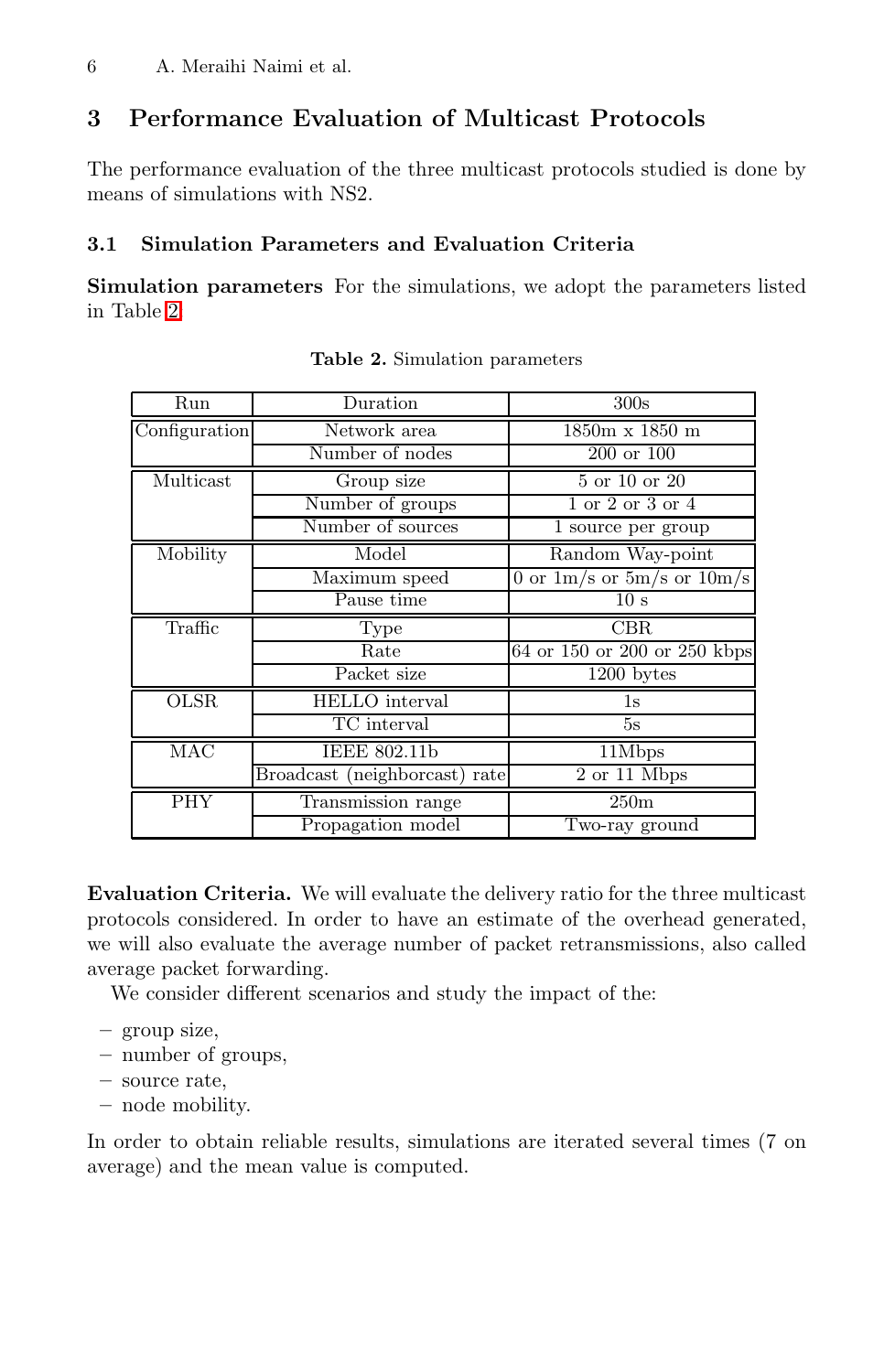## **3.2 Packet Delivery Ratio versus Throughput**

Simulations are conducted to determine the impact of the source rate on each protocol in term of packet delivery ratio. Since the goal here is to find the saturation point of the network, we consider a static topology. We consider a 200 wireless nodes network in a  $1850 \times 1850$  area, with one multicast group. We vary the number of clients as well as the source bit rate and evaluate the packet delivery ratio (in short *PDR*). Results are depicted in Figure 3.



**Fig. 3.** Comparison of multicast packet delivery ratio between the 3 protocols

As expected, MOST offers better packet delivery ratio than both MOLSR and SMOLSR in all cases (whatever the source rates or the number of multicast clients). This is explained by the use of unicast transmissions of data packets by MOST whose advantage is double. First, packets are sent at a higher rate (11*M bps*, versus 2*M bps* for multicast transmissions) which reduces significantly the channel occupancy. Second, packets are retransmitted when they are lost increasing the packet delivery ratio. For instance, we notice that with MOST the source node can transmit with a rate up to 200*kbps* with a very high delivery ratio. For higher transmission rates ( from 250*kbps*), the packet delivery ratio remains good for small groups but decreases for large group sizes.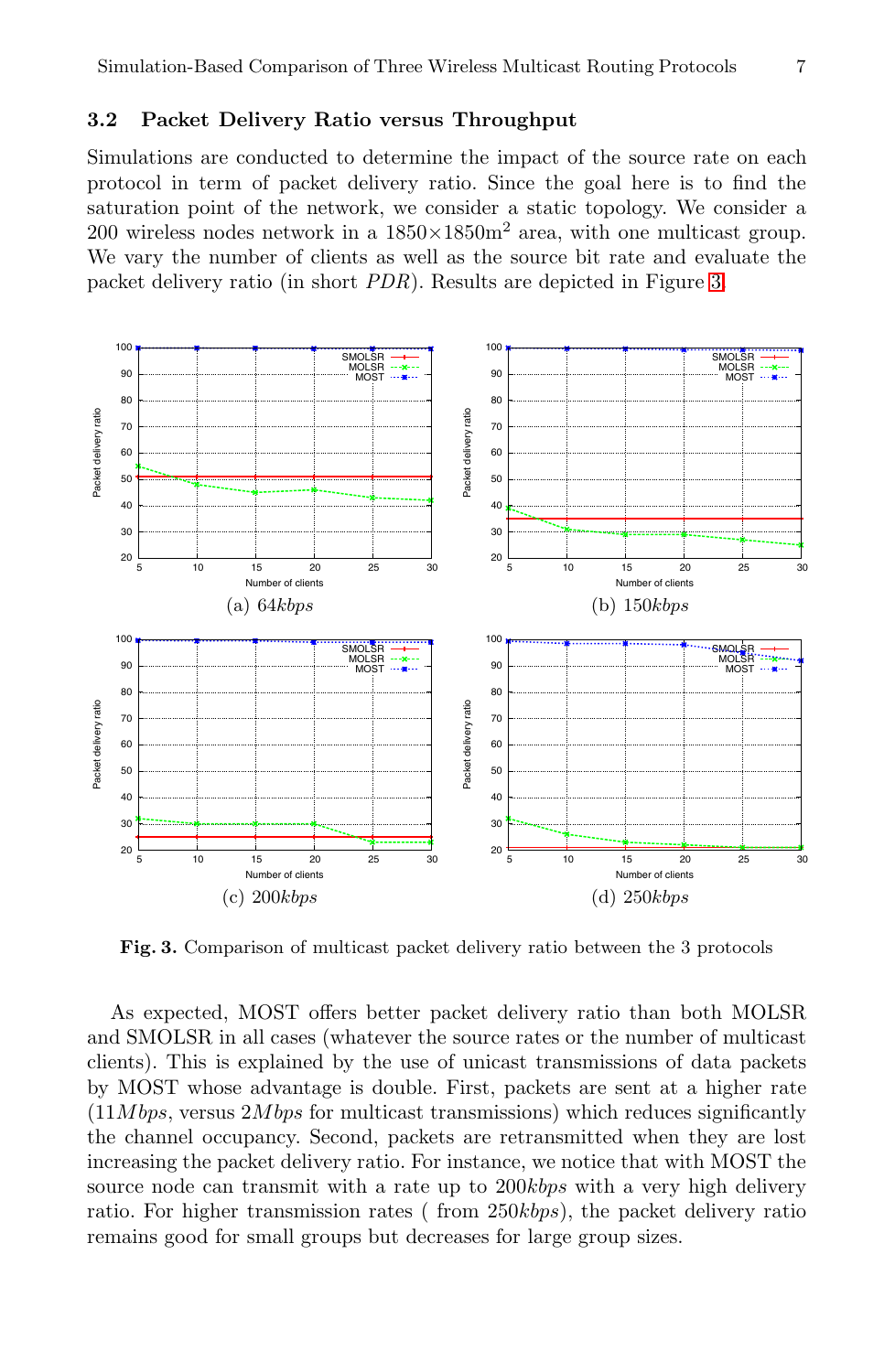MOLSR leads to a maximum PDR equal to 55% which in itself is not satisfactory. This means that the channel has reached saturation although the source rate is low (64*kbps*). Moreover, this rate significantly decreases either when we increase the source rate or the group size. For instance, the PDR falls to 20% for a 250*kbps* rate wi[th](#page-1-1) 25 clients.

SMOLSR results are the same order of magnitude as MOLSR but some differences can be noted. For small group sizes, we notice a slight advantage for MOLSR. This is because SMOLSR floods the entire network regardless the group size which increases the global load. However, for large groups and small source rates, for example a 64*kbps* rate, SMOLSR gives better packet delivery ratio (around 40% for MOLSR and 50% for SMOLSR).

=⇒ **The key property (from table 1) is the nature of transmissions: unicast versus neighborcast. Overall, unicast offers smaller channel occupancy and better reliability.**

#### **3.3 Comparison of Average Packet Forwarding**

<span id="page-7-0"></span>By average packet forwarding we denote th[e](#page-7-0) [ave](#page-7-0)rage packet retransmissions in the network. The measure of average packet forwarding is useful in evaluating the impact of the multicast traffic on the global network load.

For this purpose, we consider a randomly generated topology of 100 wireless nodes forming an ad hoc network, in a area of 1500*m*∗1500*m*. We consider group sizes ranging from 5 to 20 nodes (not including the source). One source sends a traffic of 64*kbps* during 150 seconds of simulated time. We use in turn SMOLSR, MOLSR and MOST. Simulation results are depicted in Figure 4(a).

<span id="page-7-1"></span>

(a) Average number of retransmissions per (b) Comparison between MOST avermulticast packet age number of retransmissions and Nonredundant transmissions

#### **Fig. 4.**

As we know, the main drawback of SMOLSR is to flood the entire network. As a result, with small groups, the average packet forwarding is higher than the two other protocols.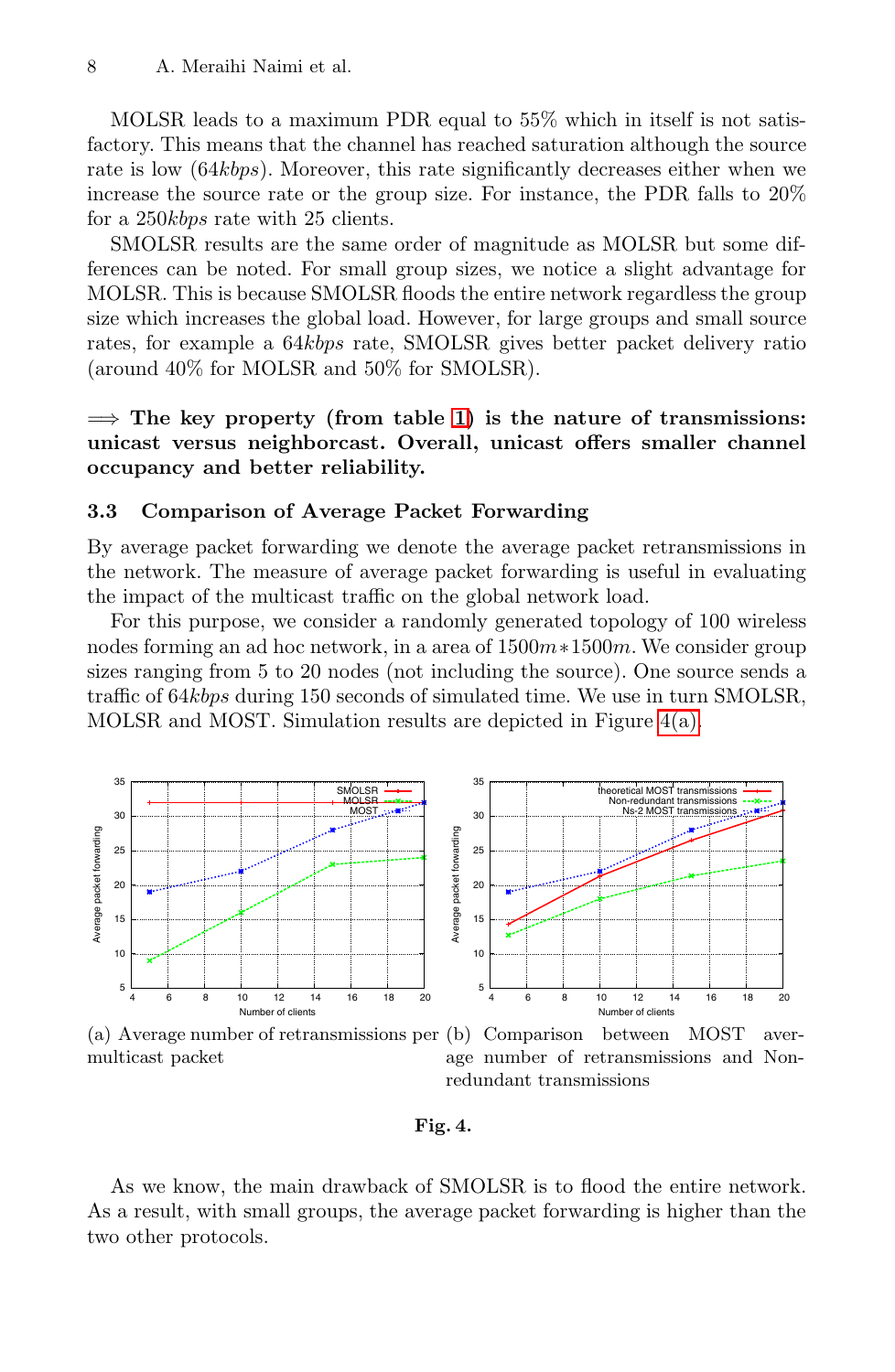The average packet forwarding relies on three factors:

- 1. The number of forwarders (nodes on the tree that relay packets to the clients).
- 2. The ratio of received packets on each forwarder. This in turn depends on the loss probability on each branch on the tree.
- 3. The transmission nature i.e Unicast (like with MOST) or Multicast (like with MOLSR).

With MOST, the cost includes the redund[ant](#page-7-1) [u](#page-7-1)nicast transmissions and increases with the number of clients. On the other hand, MOLSR takes advantage of neighborcast transmissions which cost one transmission for the entire neighborhood. As a [resul](#page-7-1)t, MOLSR [provi](#page-7-0)des the best packet forwarding whatever the group size. To highlight this idea, we reproduce the same scenario on a graph simulator with MOST protocol. As the packet delivery ratio is equal to almost 100% with MOST, the average packet forwarding is equal to the average number of forwarders in the MOST tree. This is depicted in Figure 4(b). First, we can notice that the average packet forwarding obtained via NS-2 and the one obtained theoretically are close. Second, we subtract the cost of redundancy due to unicast transmissions to consider its impact on the average packet forwarding for MOST. By comparing Figure  $4(b)$  and Figure  $4(a)$ , we notice that the curve "Non-redundant transmissions" is close to MOLSR average packet forwarding.

However, the neighborcast transmission is not the only reason for reducing the packet average forwarding for MOLSR. In fact, packet loss itself reduces the number of retransmissions since not all packets reach all forwarders on the path in order to be routed. This is why, both packet delivery ratio and average packet forwarding must be considered as performance criteria.

In our scenario, MOLSR offers better average packet forwarding but with more losses, while MOST gives better packet delivery ratio, as summarized in Table 3.

| Number of clients $\text{PDR}(\%)$ MOLSR $\text{PDR}(\%)$ MOST |    |      |
|----------------------------------------------------------------|----|------|
|                                                                |    | 99.9 |
|                                                                | 88 | 99.9 |
| 15                                                             | 83 | 99.9 |
|                                                                | 83 | 99 9 |

**Table 3.** Packet delivery rati[o in](#page-1-1) a 100 nodes network, and a 64*kbps* source rate

 $\implies$  **Here, the key properties (from table 1) for the number of forwarders are the nature of the transmissions (unicast vs. neighborcast) and the method (broadcast vs. multicast). It is minimized with neighborcast and multicasting.**

=⇒ **The key property for reliability is still the nature of transmissions: unicast is more reliable.**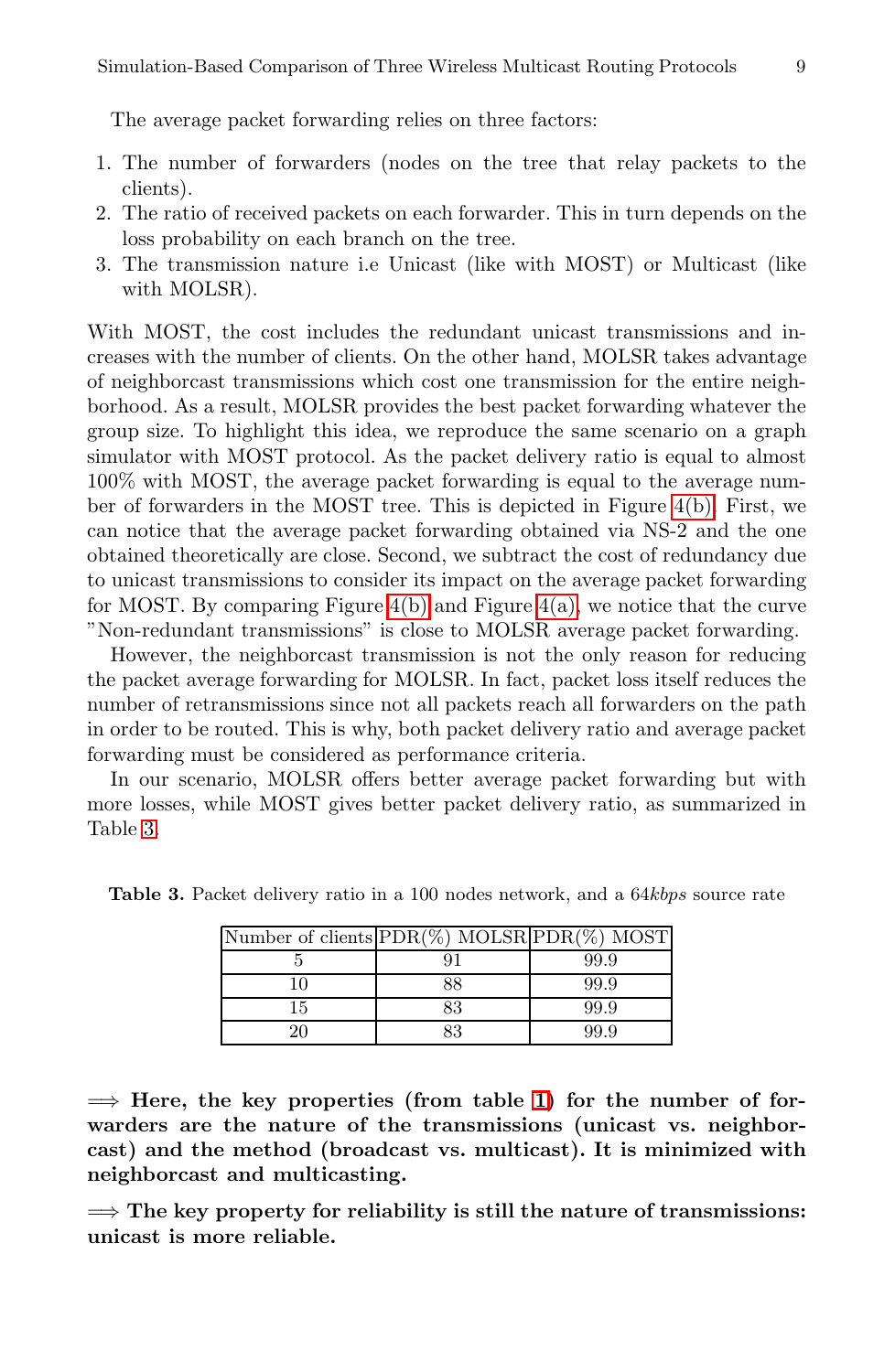## **3.4 Setting Neighborcast Basic Rate to 11Mbps**

As we saw in previous section, MOST protocol supports higher throughputs than MOLSR and SMOLSR due to the use of unicast transmissions sent at 11*M bps*. Recall that the reason of setting the default 802*.*11 broadcast (neighborcast) rate to 2*M bp*s is to ensure reliability. In fact, it is important to maximize the chance of packets to be received at once since no retransmission is allowed. However, only low modulation rates are able to ensure that goal. Indeed, a high modulation rate requires an excellent signal quality otherwise it generates a lot of losses. That said, it seems to us important to compare the three protocols in the same context, i.e using the same modulation of 11*M bps*. Of course, the context of such a configuration would be an indoor network with good links quality. We set the multicast rate to 11*M bps*, and run simulations, the results are shown in Figure 5.

For MOLSR, the best packet delivery ratio is around 85% when it was only 50% with the classical 2*M bps* broadcast (neighborcast) rate). The same impact is observed using SMOLSR with a PDR up to 90%. As we can notice, MOST still takes advantage on MOLSR and SMOLSR because although multicast packets are now transmitted with a higher rate, retransmissions are not performed like



**Fig. 5.** Comparison of PDRs with 11Mbps neighborcast rate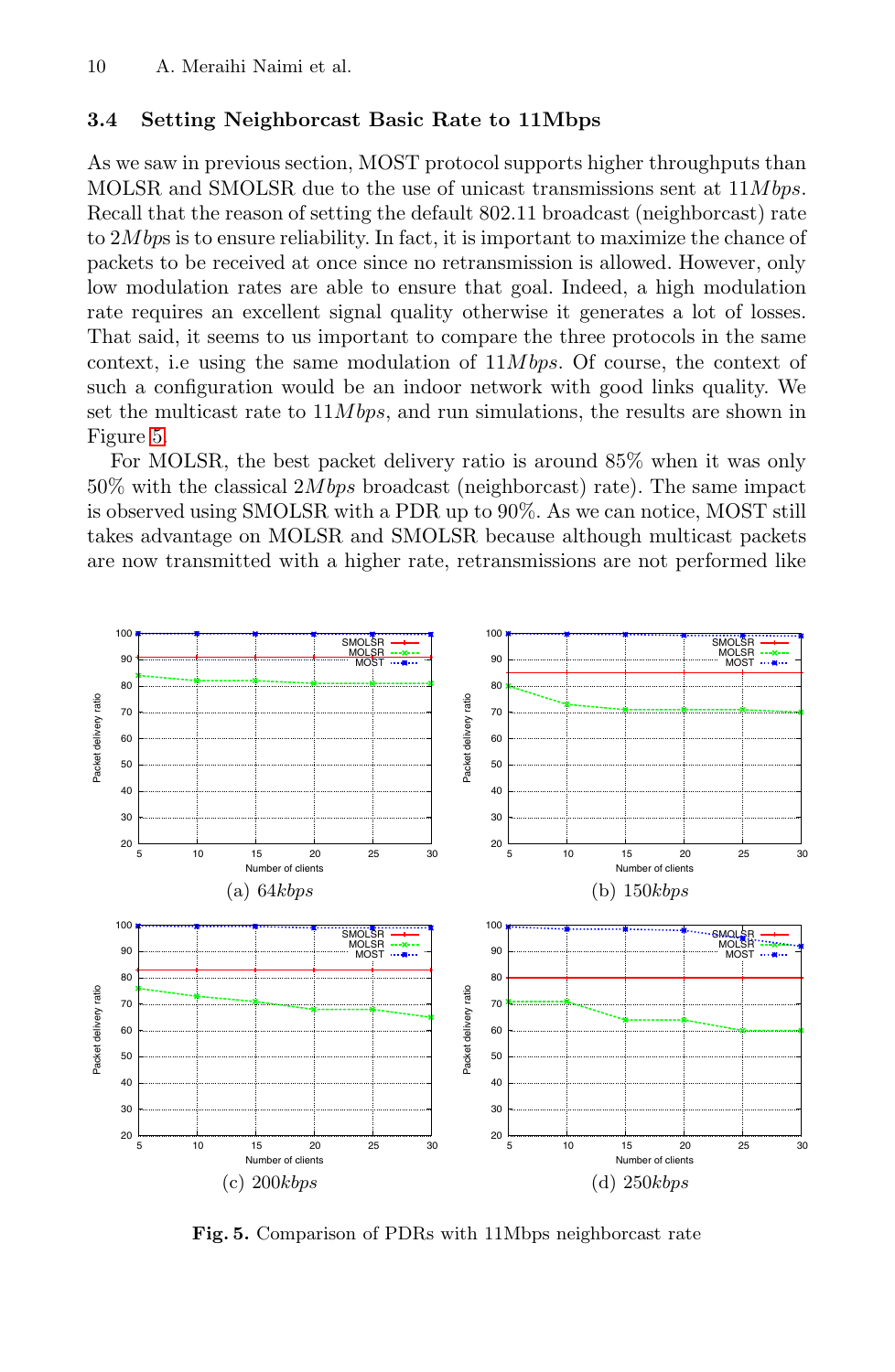with unicast packets which has necessarily an impact on the packet delivery ratio.

=⇒ **Even when factoring out the higher data rate of unicast, the nature of transmissions was f[ou](#page-10-0)nd to be decisive with better reliability of unicast even if it incurs more transmissions.**

#### **3.5 Protocols Performance versus Number of Groups**

We now run simulations by fixing the number of clients to 10 and varying the number of groups. In each group, a source is transmitting a CBR traffic with a 64*kbps* rate. We evaluate the impact of the number of groups on the packet delivery ratio. Results are illustrated in Figure 6. For MOST, a very high PDR is recorded until the number of groups reaches 8. For MOLSR, PDR decreases from 45% to 22% whereas it decreases from 51% to 14% for SMOLSR. As expected, when we increase the rate, MOLSR behaves better than SMOLSR.

<span id="page-10-0"></span>

**Fig. 6.** PDR versus number of groups

 $\Rightarrow$  Here, the key property for PDR is indirectly the method of trans**mission (broadcast vs. multicast). With multicast, congestion occurs later than with broadcast, and thus offers better PDR.**

#### **3.6 Protocols Performance with Mobility**

In order to evaluate each protocol performance with mobility, we consider the same scenario in which an arbitrary source node sends a CBR traffic of 64*kbps* for 300 seconds. The number of clients ranges from 5 to 20 nodes and the maximum mobility speed varies from 1*m/s* to 10*m/s*. The mobility model is the random way-point with a pause time of 10*s*: nodes choose a random point in the network area and move to it with a constant speed chosen at random between 1*m/s* and the maximum defined value; after they have reached their destination, they remain static for a period equal to the pause interval and then the same procedure is repeated.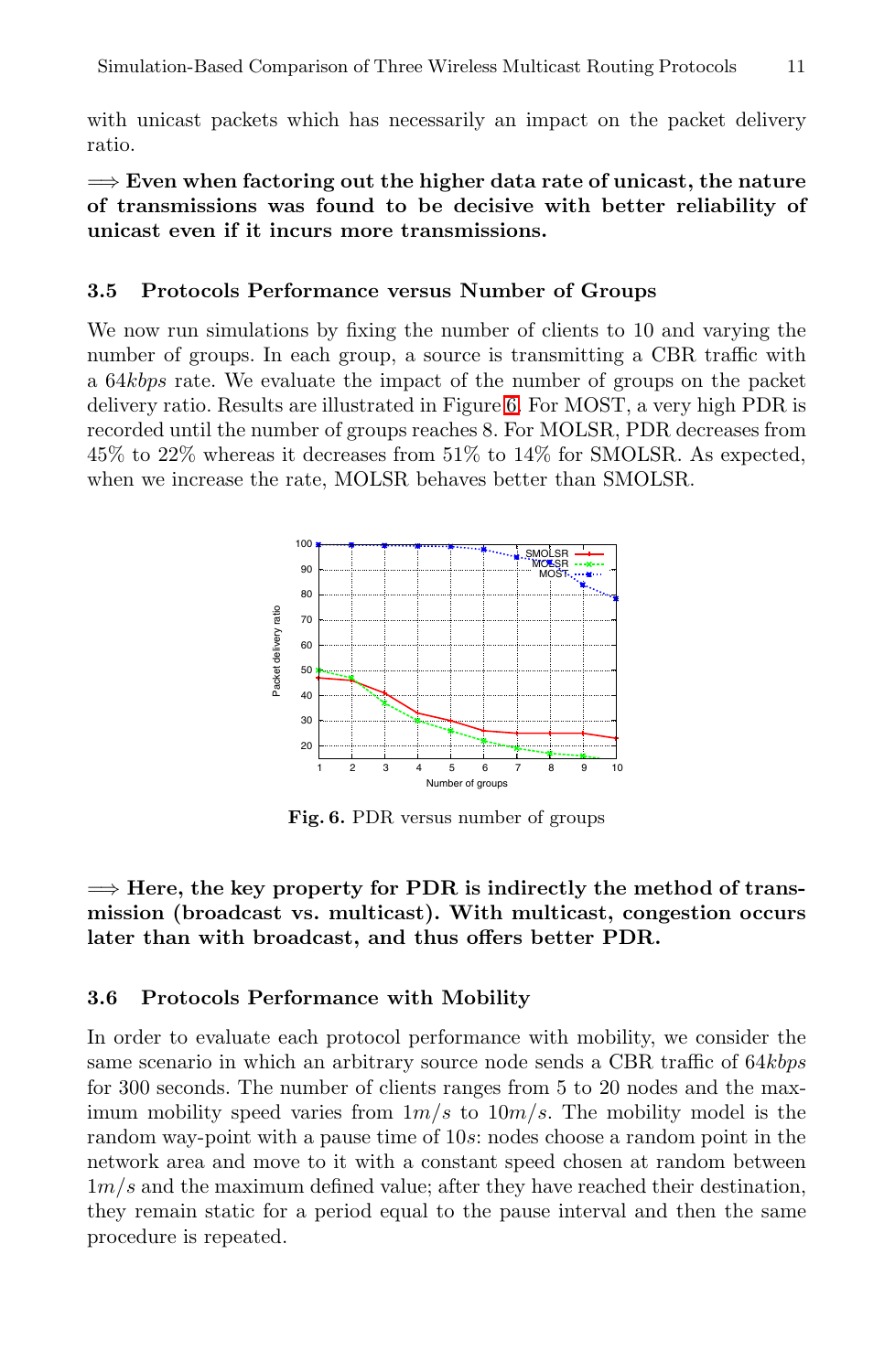

**Fig. 7.** Comparison of MOST/MOLSR/SMOLR pdr in a mobile network

We first evaluate the impact of mobility on the packet delivery ratio. As we can see, MOST delivery ratio remains very high whatever the speed. However, as the speed increases, traffic load due to duplicate packets increases to reach more than 10%. A duplicate packet means that there was a transient loop. This transient loop is due to link breakage followed by a rebuilding of the multicast tree caused by mobility.

With SMOLSR, packet delivery ratio is not affected by mobility for reasonable speeds (up to 10*m/s*). With MOLSR, performance decreases when we increase mobility with small groups, but PDR is no more affected by mobility for bigger groups with reasonable speeds (up to 10*m/s*). SMOLSR delivery ratio is better than MOLSR in case of mobility.

Arguably, the complexity of the protocol exchanges is a factor: SMOLSR is the simplest (immediately available with OLSR), MOST is simple since it consists in a declaration of membership (independent from the topology), MOLSR is the most complex since the source tree must be updated and maintained.

=⇒ **The key property for resilience to mobility is the protocol: results suggest that it is related to the complexity of protocol exchanges in reaction to topology changes**

## <span id="page-11-0"></span>**4 Conclusion**

The performance evaluation of the three multicast protocols, allows us to draw some conclusions for the design and the choice of a multicast routing protocol. The absolute value for results obtained from MOLSR and SMOLSR is around 50% PDR, for our arguably reasonable scenarios and simulation parameters with a single 64*kbps* source: it illustrates the fact that wireless channel congestion cannot be considered as a non-issue for multicast.

The first observation is that the key performance parameter in several simulations was found to be the choice between unicast and neighborcast. In theory,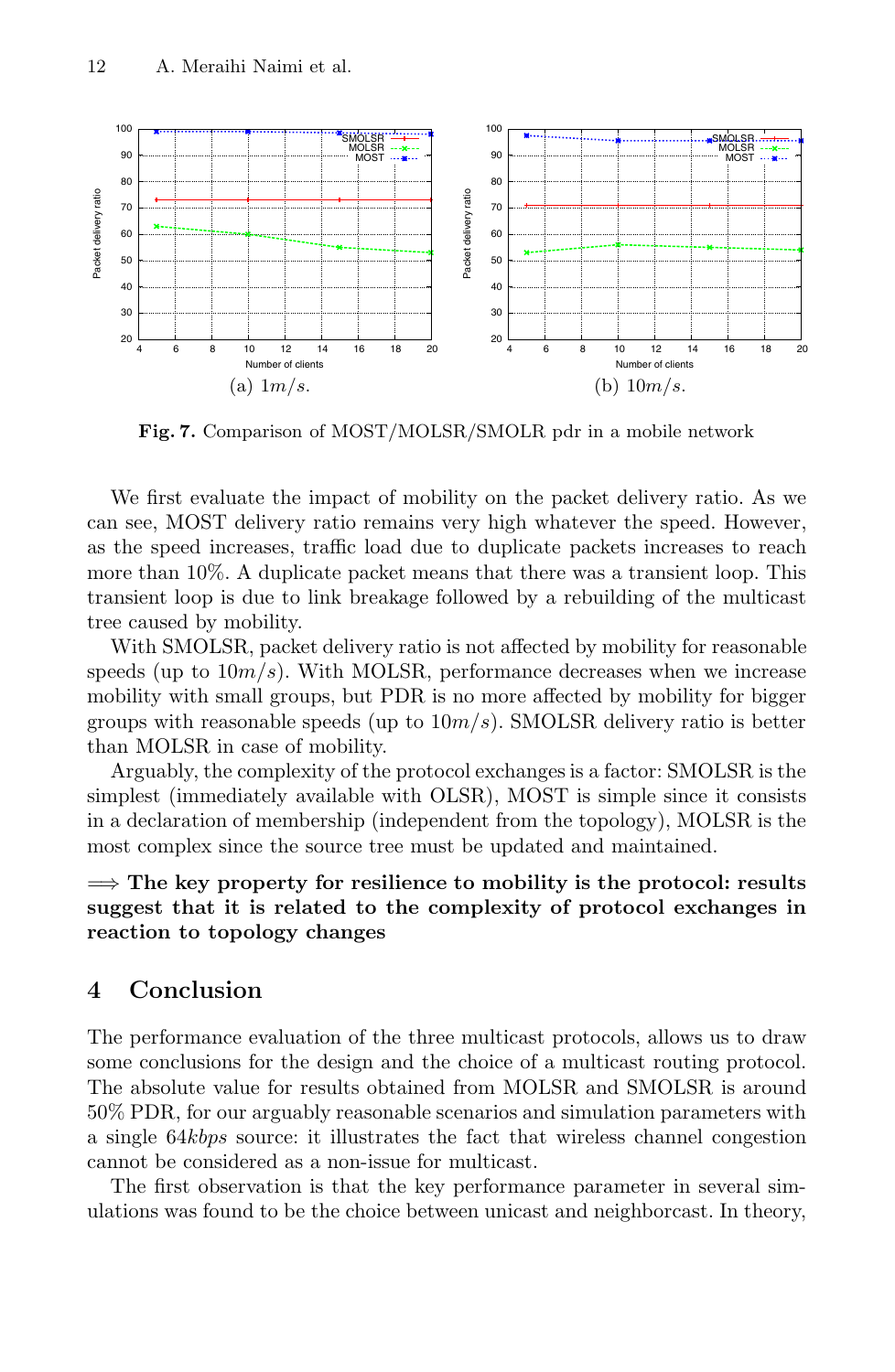ne[ig](#page-12-0)hborcast allows for less transmissions by benefiting from the wireless multicast advantage. On the other hand, in practice, in many wireless technologies  $(including 802.11b,g,...):$  unicast benefits from higher data rates, from automatic rate adaptation and from reliability features (such as acknowledgments and repe[tit](#page-12-1)ions), whereas such sophisticated features are not available off-theshelf for neighborcast. This was reflected in our scenarios and our simulations, with overall higher reliability and lower congestion for the protocol using unicast transmissions, MOST<sup>3</sup>. Hence, these features, actually MAC and physical layer features rather than multicast protocol f[ea](#page-12-2)tures, were found to tilt the balance in favor of unicast, and are a crucial design factor.

Note also that even with some cross-layer improvements for neighborcast (such as for instance [17]), in sparse networks or in networks where the density of the multicast group is moderate<sup>4</sup>, there are not many opportunities for benefiting from the wireless multicast advantage, and unicast overlay approaches remain excellent contenders.

A second observation is that some multicast protocols (SMOLSR and MOST) are almost built into the underlying routing protocol  $(OLSR)^5$ : we hypothesized that this contributed greatly to their better behavior with respect to external changes in the network (mobility).

Overall, for applications with moderate density of g[roup](#page-13-11) members, we conclude that approaches such as MOST are overall an excellent choice for multicast, as much for technological and practical reasons as for algorithmic ones.

For high density of group members, the studied protocols and our simulations do not point towards a definite protocol family or conclusion. Still we observe that, by itself, the network-wide broadcast exemplified by SMOLSR is costly when members are concentrated in some areas (with results worse than MOLSR). In such scenarios, a localized broadcast such as geocasting, or the approach of broadcasting in a limited area from source to destinations (for SMOLSR: [18]) should be considered.

<span id="page-12-0"></span>In general, for high membe[r](#page-13-12) [de](#page-13-12)nsity, simulations illustrated the fact that neighborcast is beneficial when the number of transmissions is considered, (which could be for instance even improved in MOLSR, with better tree construction), but the issues remain low data rate (by default) and reliability. These could be overcome by methods accepting a high data rate neighborcast at the price of lower reliability. The trade-off wou[ld](#page-13-9) be worthwhile when loss recovery/compensation has low cost in the broadcast method. One possibility is broadcast with network coding (see DRAGONCAST [19] for an example).

<span id="page-12-2"></span><span id="page-12-1"></span><sup>&</sup>lt;sup>3</sup> Notice that although neighborcast can be simulated by several unicast transmissions for MOLSR, SMOLSR or any protocol, the gain upon MOST is uncertain since MOST builds a minimum unicast spanning tree anyway (see also [5]).

<sup>4</sup> According to the conducted simulations, the performances of MOST remain good as long as the group size does not exceed 20% of the network size.

<sup>&</sup>lt;sup>5</sup> MOST requires only the additional knowledge of the group membership (performed through proper proactive advertisements).